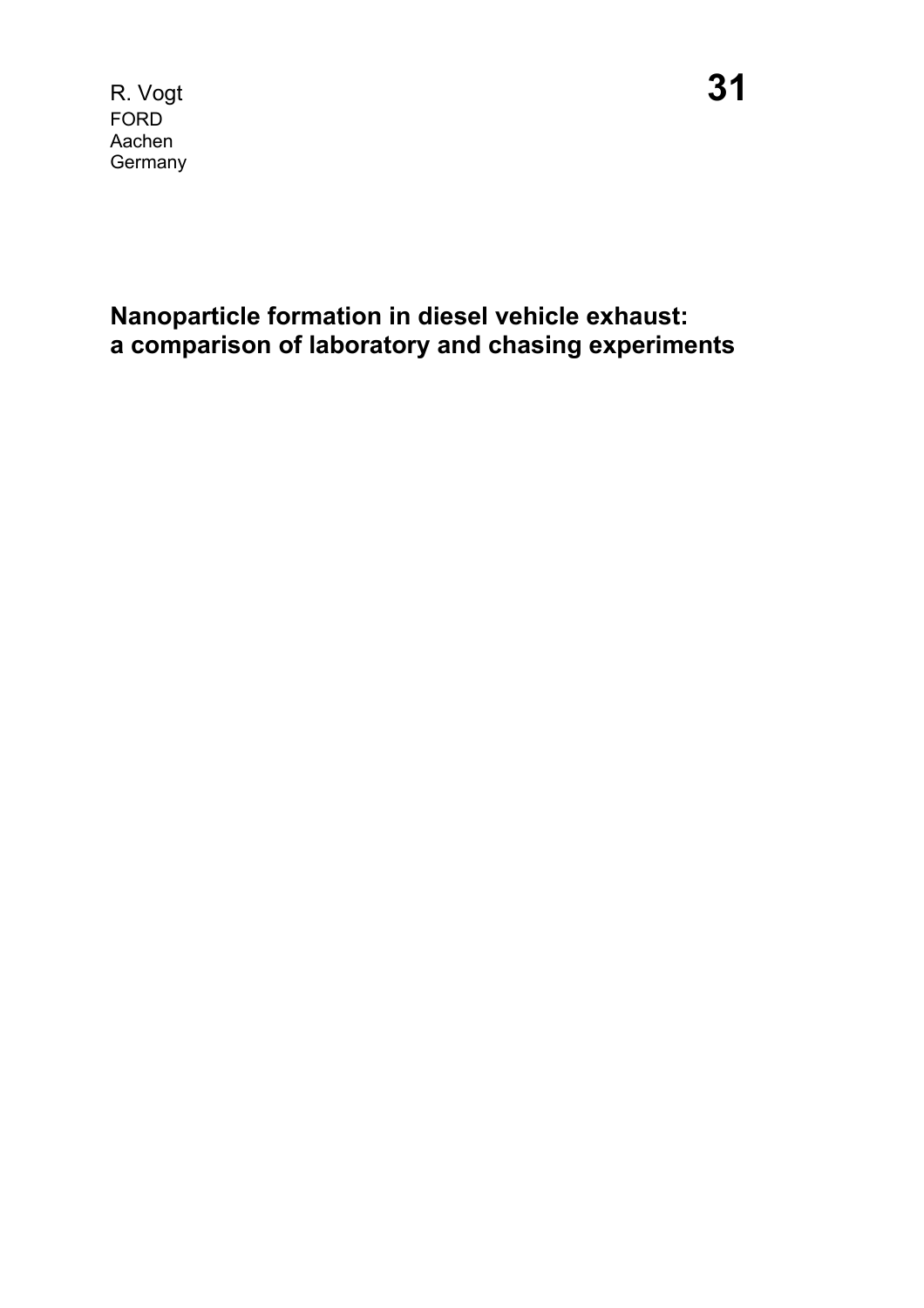# **Nanoparticle formation in diesel vehicle exhaust: A comparison of laboratory and chasing experiments**

# Rainer Vogt and Volker Scheer

# Ford Forschungszentrum Aachen GmbH, Süsterfeldstr. 200, 52072 Aachen (Germany)

# Introduction

The currently ongoing public debate on the emission of particulates is focused around air quality and health concerns. Sources of particulates include industrial processes, road transport, and natural emissions from primary sources and secondary particle formation. Regarding diesel particle emissions there are still large uncertainties during the measurement of particle number/size. It is clear that diesel particles consist of EC, OC, sulfuric acid, and some metal ash. The largest uncertainty is the formation of ultrafine particles of 10-20 nm size.

Open questions include: How does exhaust dilution effect PM size distribution? What is the effect of the fuel sulfur and oxidation catatalyst?

# **Abstract**

Exhaust particle size distributions from a diesel passenger car operated on a chassis dynamometer were measured with a scanning mobility particle sizer (SMPS). The exhaust was either sampled after secondary dilution from the dilution tunnel, or was directly taken from the tailpipe using two mini-diluter systems. The influence of the dilution ratio, the relative humidity of the dilution air, and the residence time of the diluted exhaust has been studied with a special emphasis on the formation of condensed particles.

One important question is how well the exhaust dilution in the emission laboratory reflects real atmospheric dilution? To address real world dilution the Ford Mobile Laboratory (FML) was used. This is a "state of the art" laboratory based on a Ford Transit. While carefully following vehicles under controlled conditions, air from their exhaust plume is continuously sampled and analyzed inside the mobile laboratory. Exhaust particle size distribution data together with exhaust gas concentrations are collected and is compared with measurements obtained in the emission test laboratory.

The test vehicle is a current production turbo charged DI Diesel passenger vehicle with oxidation catalyst which was operated with 350 ppm fuel sulfur. To investigate the effect of the oxidation catalyst and fuel sulfur some chasing experiments were conducted with low (10 ppm S), or with normal S fuel and without oxidation catalyst. Significant effects on the nucleation mode particles were observed, depending on the presence of fuel sulfur and the oxidation catalyst.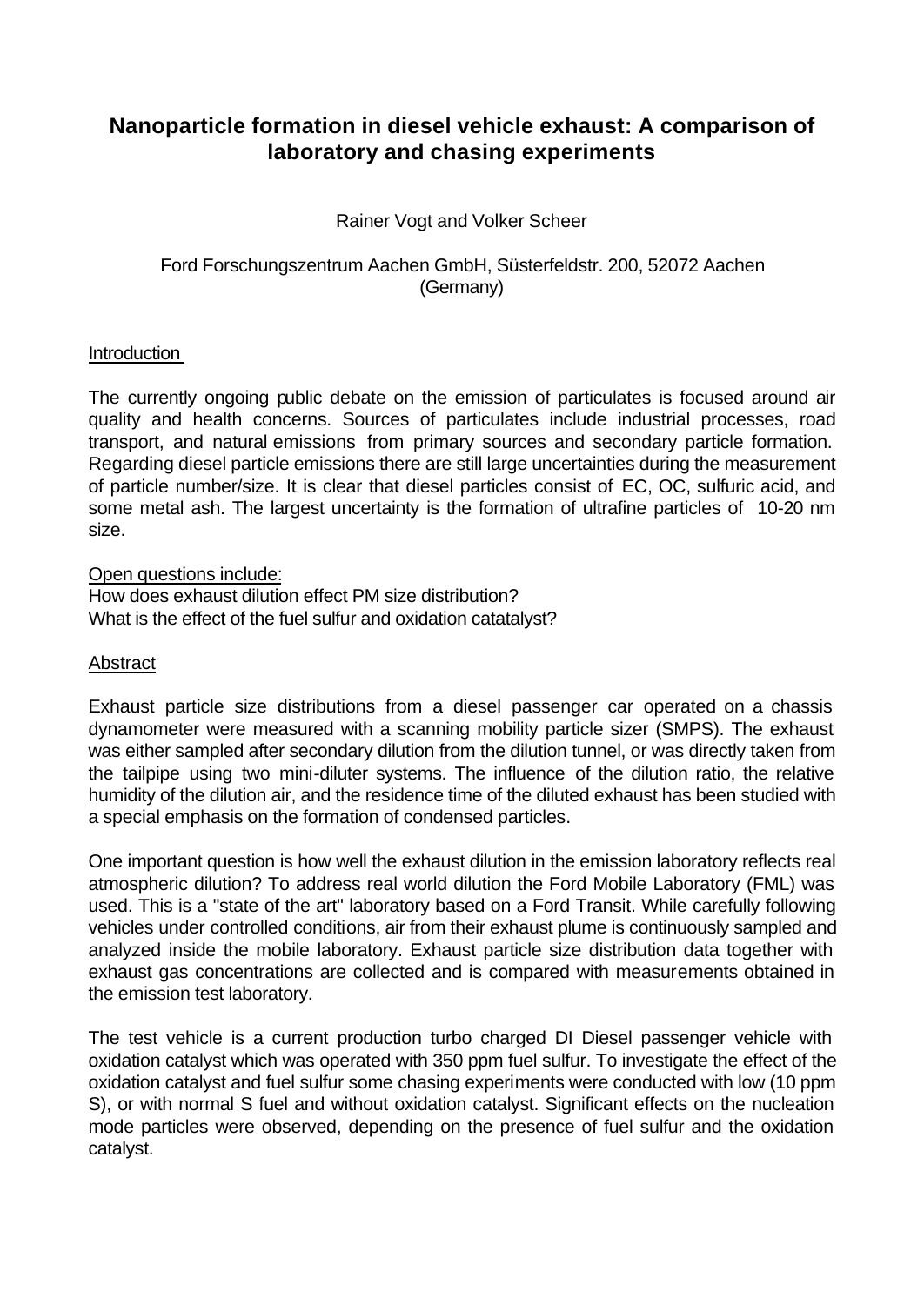### **Dynanometer exhaust dilution & sampling**



Fig. 1: Dynanometer exhaust dilution & sampling. For direct tailpipe sampling two ejector-pump diluters or a rotating disk diluter (Matter Engineering AG) were used.

**Effect of residence time**

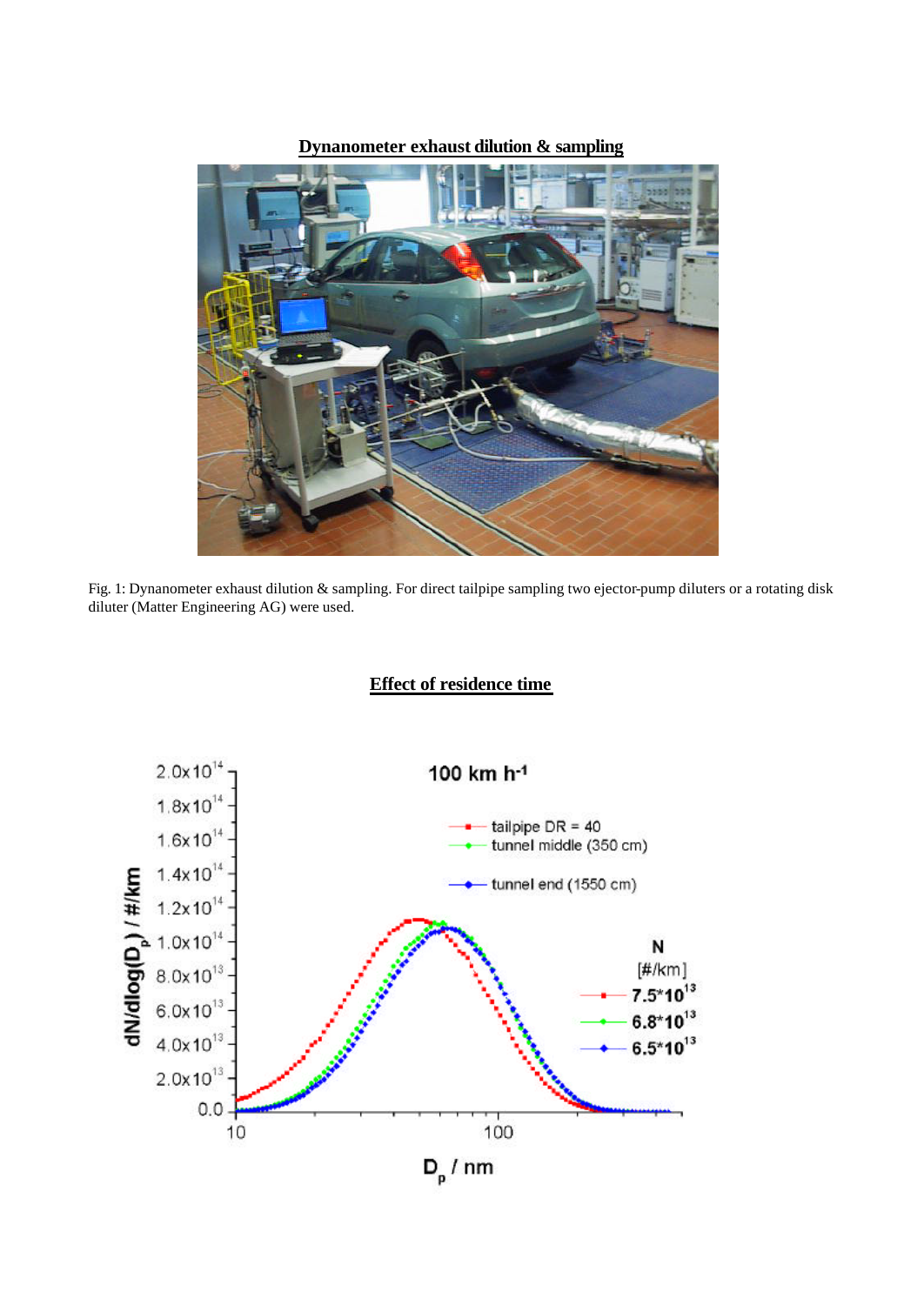Fig. 2 Comparison of particle size distribution measured at three sampling location with the Matter diluter. The diesel vehicle was running at constant speed of 100 km  $h^{-1}$ . The Matter diluter was set to a dilution ratio of 1:40. At the tunnel the total dilution ratio was 1:440.



### **Effect of residence time**

Fig. 3: Comparison of particle size distribution measured with the Matter diluter at the tailpipe of the diesel vehicle. The short sampling line was heated and the exhaust was diluted with humidified synthetic air at the given relative humidity (r.H.) values

### **On-road chasing of exhaust plume**

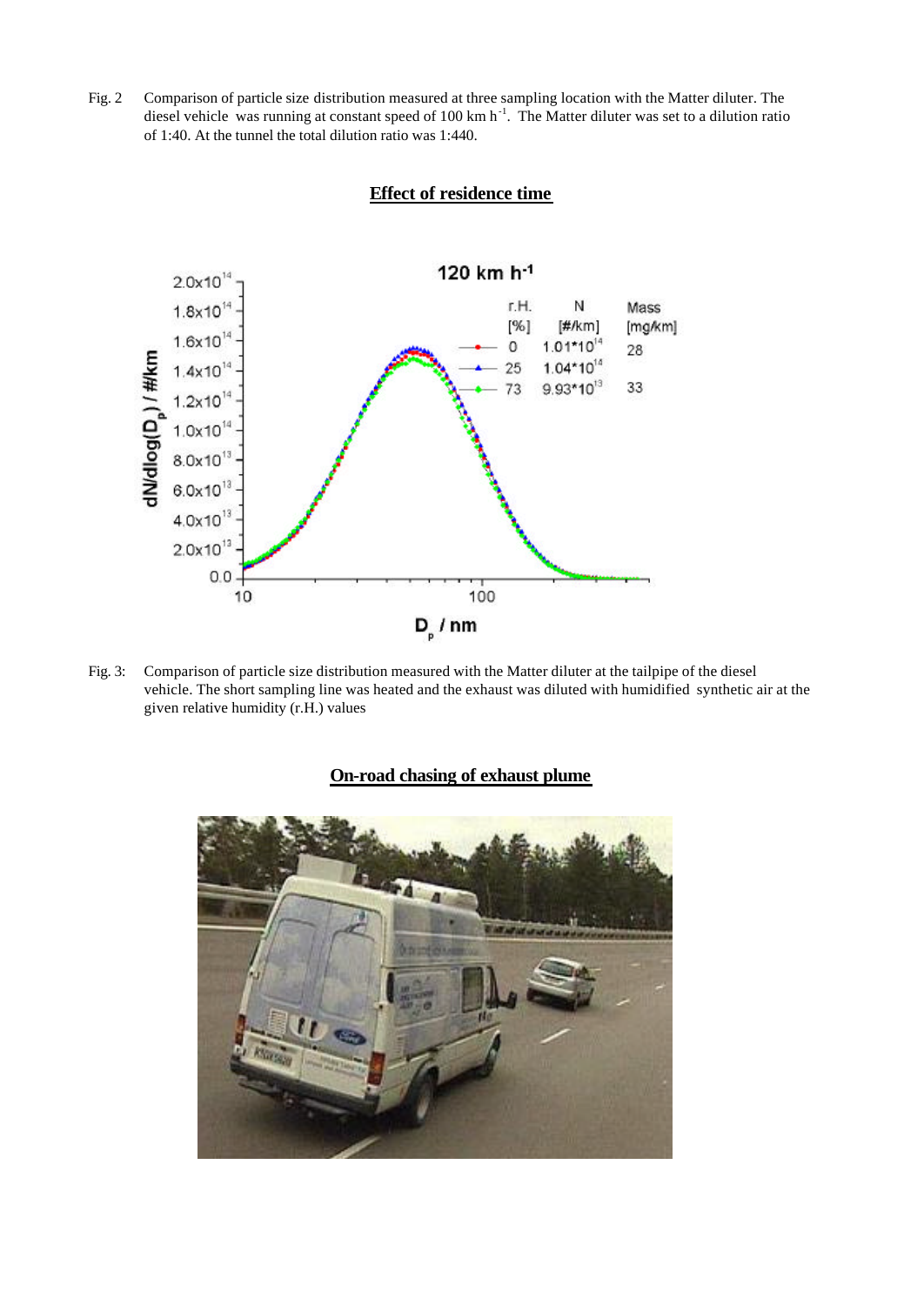### **Exhaust chasing of diesel vehicle**





Fig. 5. NO<sub>x</sub>, CO<sub>2</sub> and particles measured at a fixed SMPS size bin while drive in and out of the exhaust plume of the diesel test vehicle.

### **PM size distribution during chasing of diesel vehicle**



**FOCUS 1.8D 50 km/h**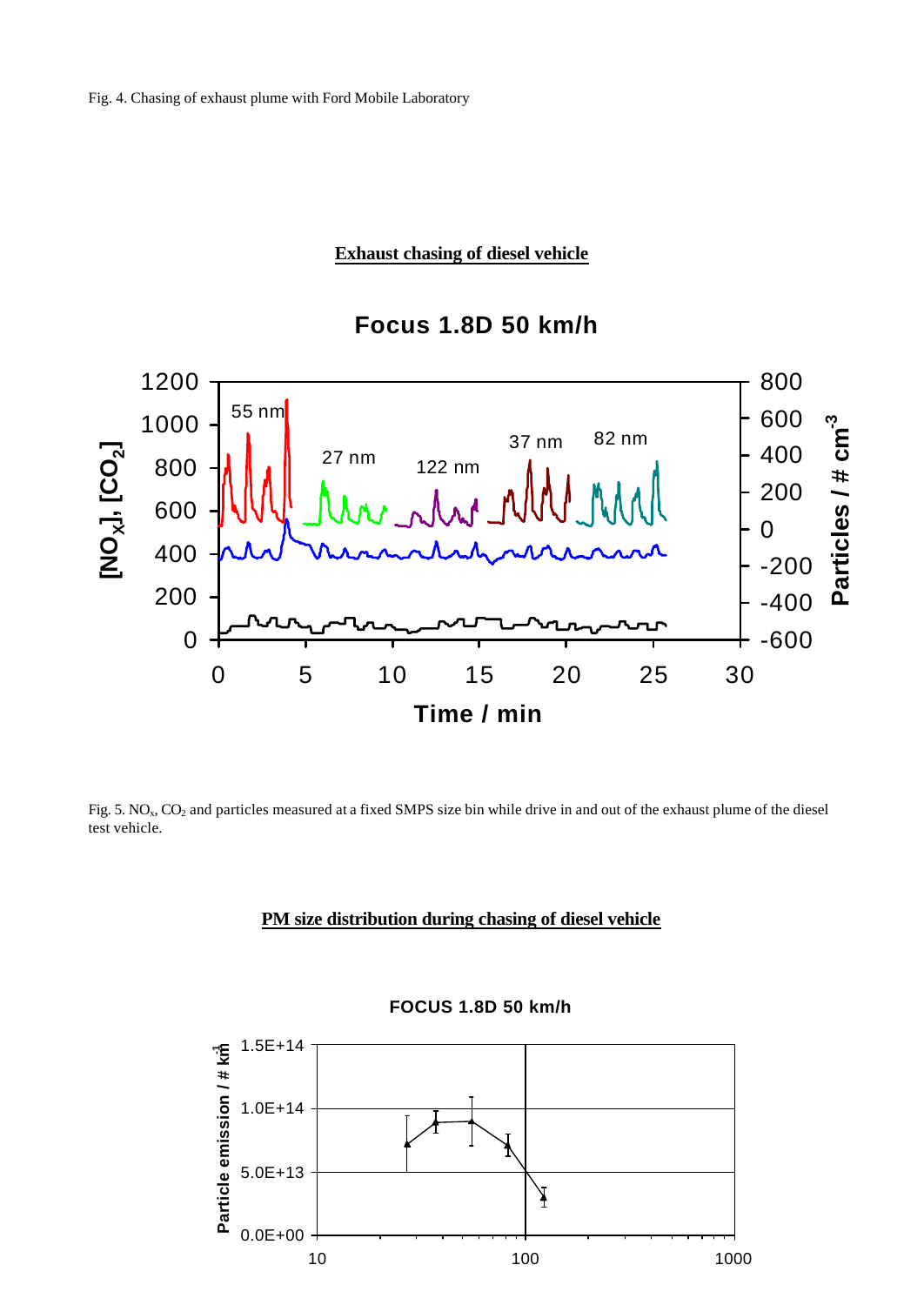Fig. 6. Constructed size distribution from chasing experiments. The dilution ratio is calculated from the measured  $NO<sub>x</sub>$  and  $CO<sub>2</sub>$  concentration and the known  $NO<sub>X</sub>$  and  $CO<sub>2</sub>$  emission at constant speed.

#### **PM size distribution during chasing at different speeds**



Fig. 7: Size distributions measured at different speeds in the exhaust plume of the test vehicle. running on 360 ppm S fuel and oxidation catalyst.

#### **PM size distribution during at different speeds at dynanometer**

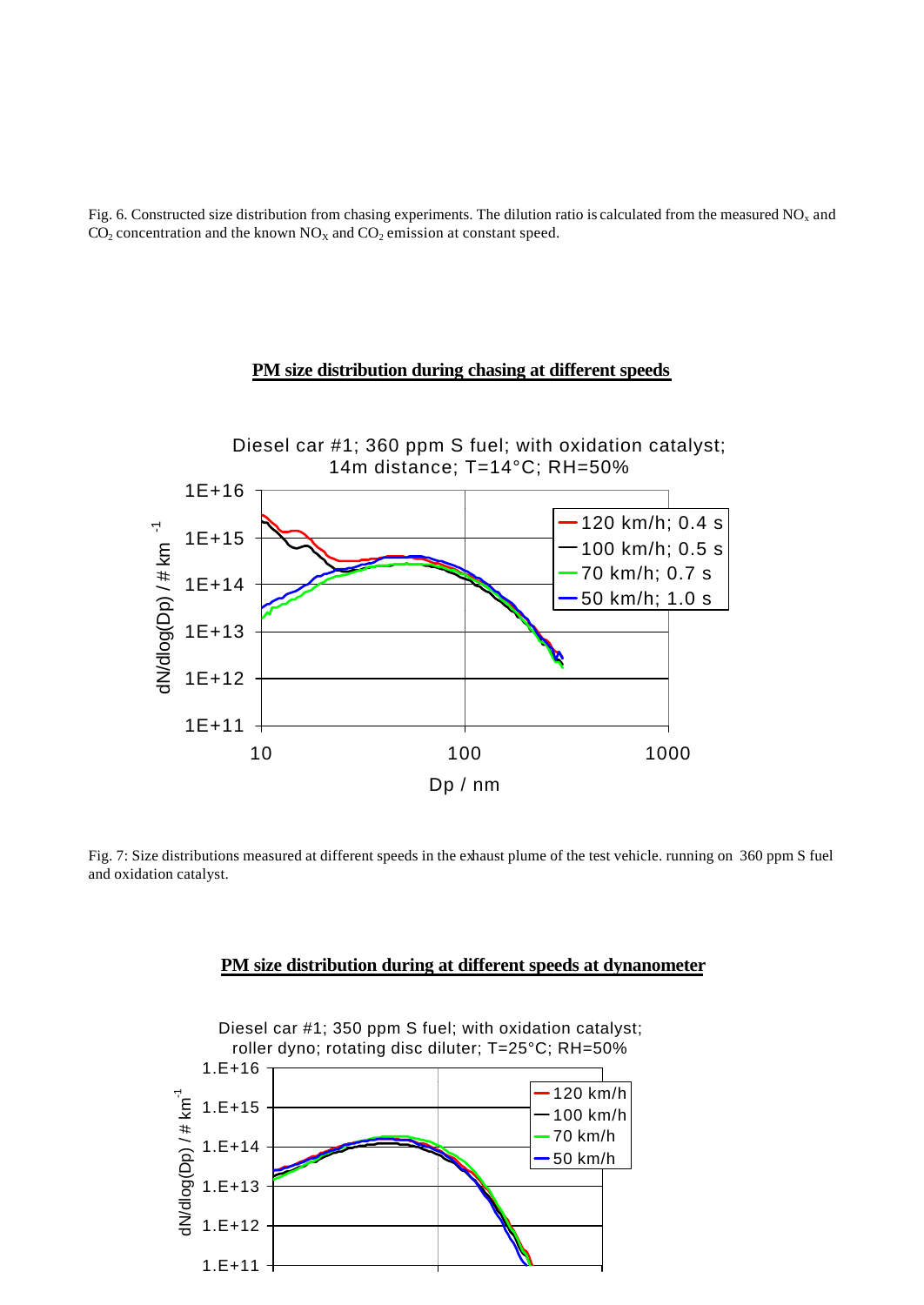Fig. 8: Same test vehicle as Fig 7 operated at different speeds at chassis dynanomter. No nucleation mode particles were observed with rotating disc diluter.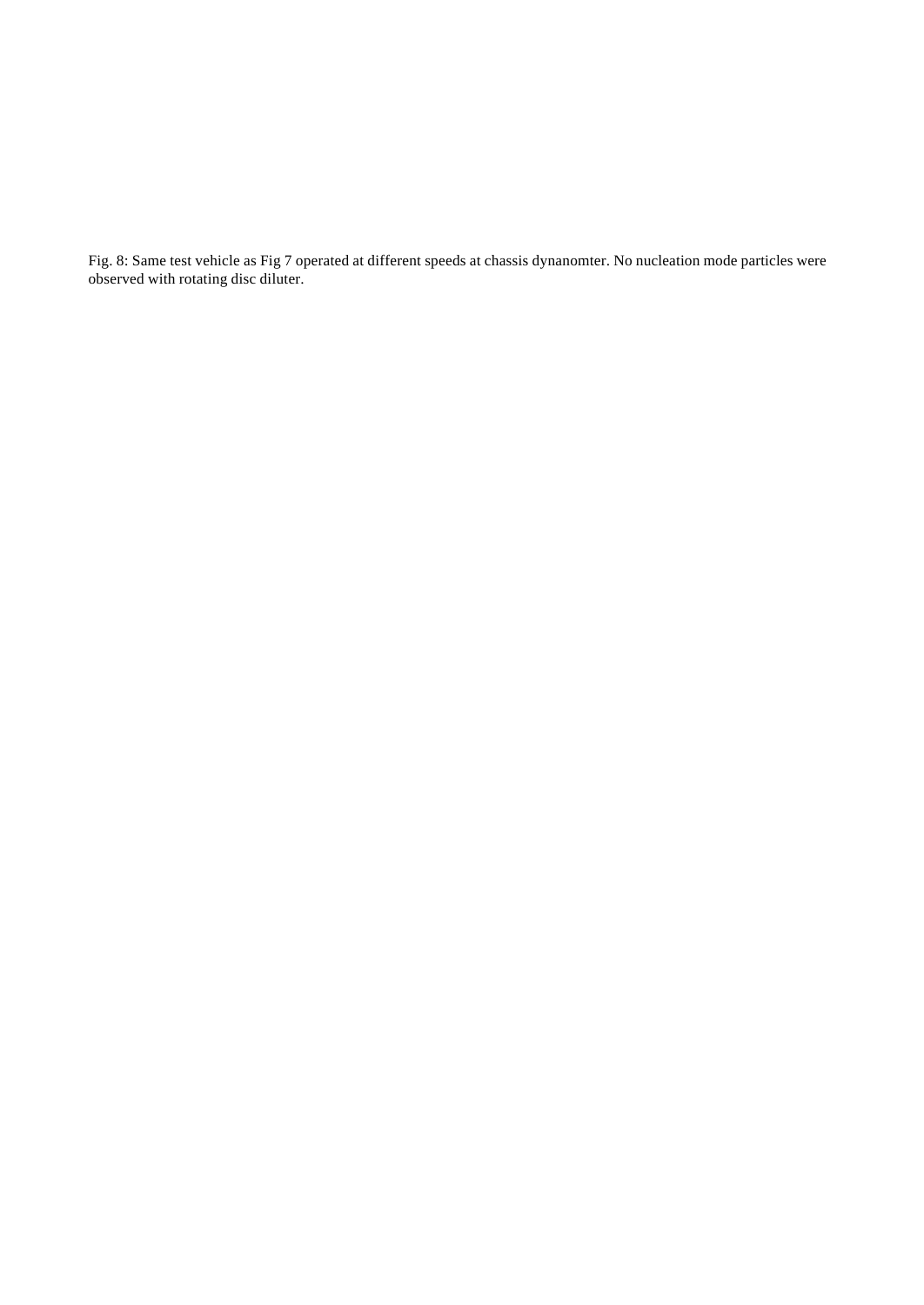



Fig. 9. PM size distributions measured in exhaust plume of test vehicle with 360 ppm fuel S and no oxidation catalyst.

#### **Fuel-S and oxidation catalyst effect**



catalyst Fig. 10. PM size distributions measured in exhaust plume of test vehicle with different S fuel, with and w/o oxidation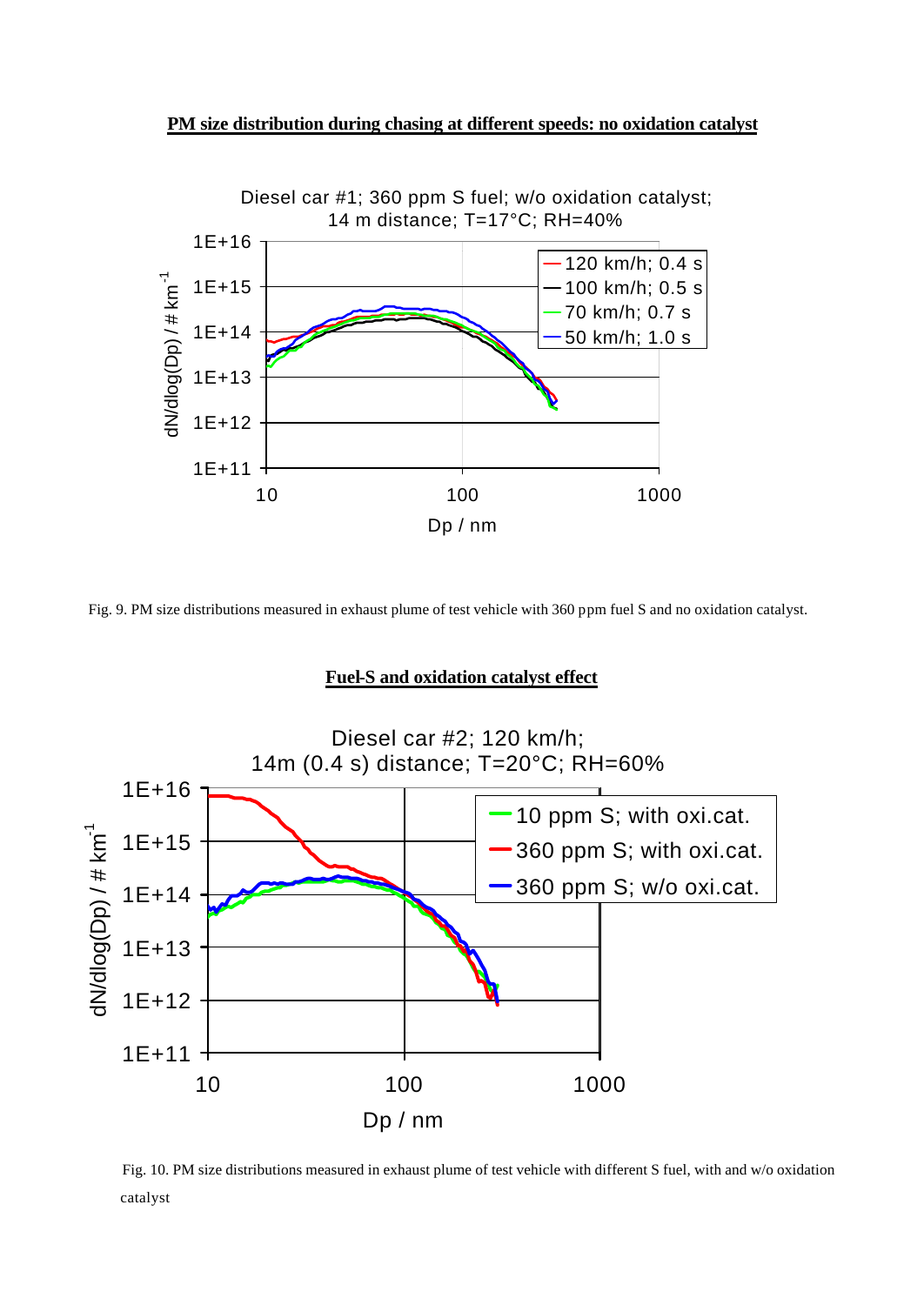#### **Time evolution of nucleation mode particles**



Fig. 11. Evolution of nucleation mode in PM size distribution during 40 min chasing at 100 km h<sup>-1</sup>.



#### **Evolution of nucleation mode particles and vehicle parameters**

Fig. 12. Evolution of number emission (CPC and integrated SMPS) in PM size distribution during 40 min chasing at 100  $km \, h^{-1}$  and fuel consumption, exhaust temperature and vehicle speed.